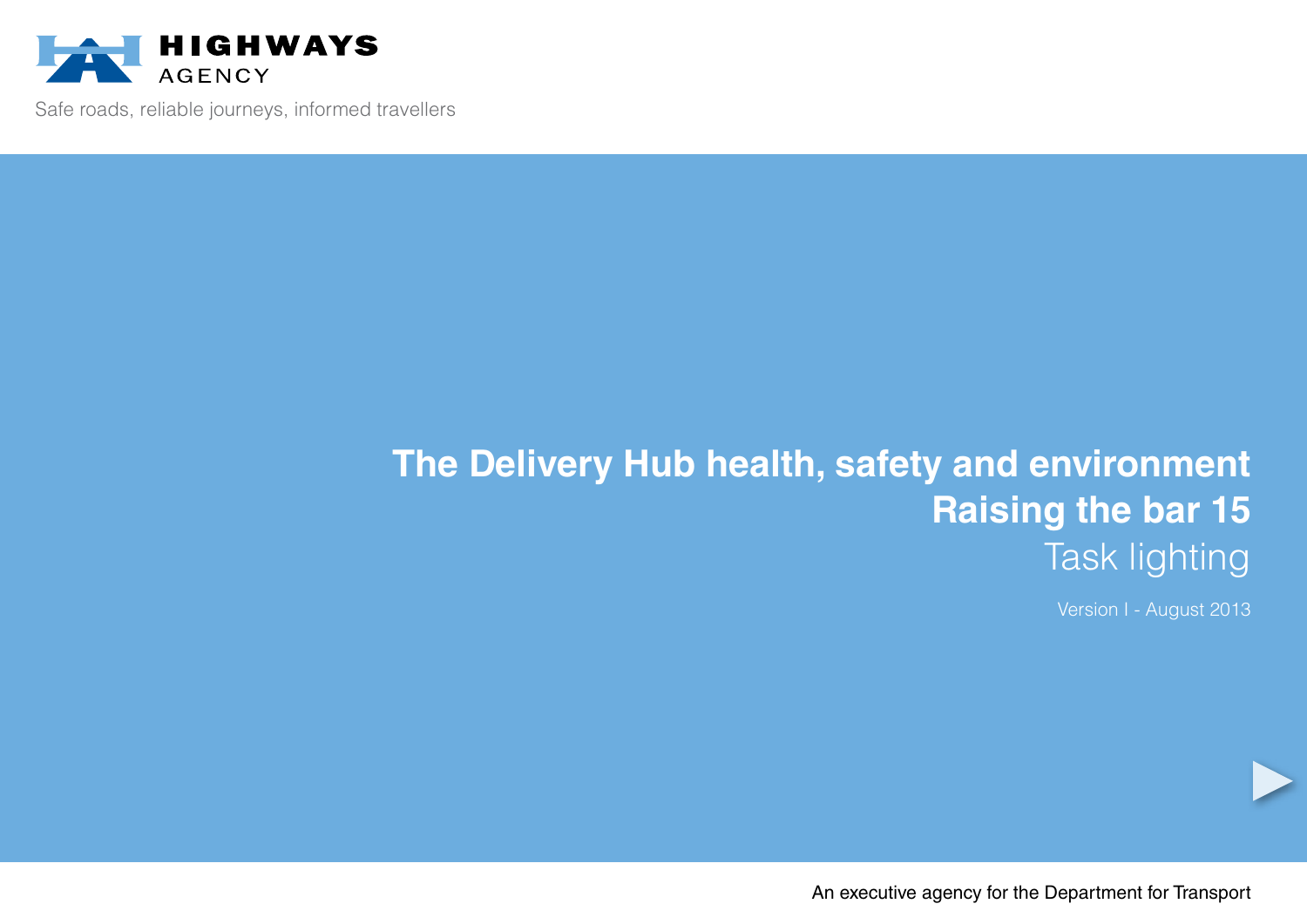## $Contents$

| <b>Objective</b>                   | Page 3 |
|------------------------------------|--------|
| <b>Background</b>                  | Page 3 |
| <b>Lighting explained</b>          | Page 3 |
| <b>Choosing lights</b>             | Page 3 |
| <b>Guidance on lighting levels</b> | Page 4 |
| Lux values at a glance             | Page 8 |
| <b>Task lighting requirements</b>  | Page 9 |

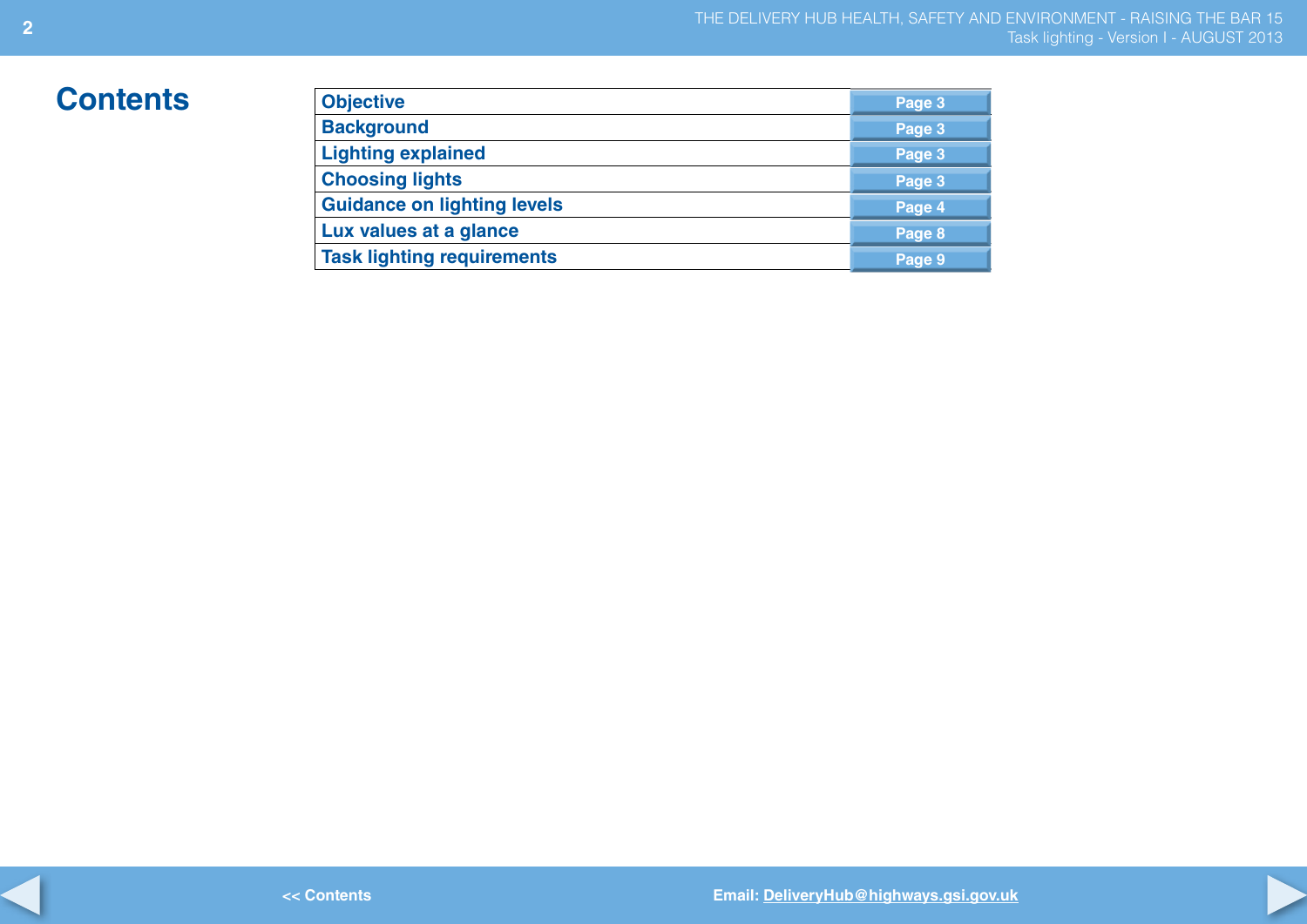#### **Objective**

We are required to have arrangements in place to cover all aspects of health and safety. This includes lighting – which needs to meet the requirements of the Work Place (Health Safety and Welfare) Regulations 1992.

#### **Background**

Lighting at work is very important for the health and safety of everyone in the workplace. The quicker and easier it is to see a hazard, the more easily it is avoided. The types of hazard present (and the work being carried out) determine the lighting requirements for safe operation.

This document explains the various types of task lighting available and how that should be considered when selecting lighting form our minimum requirements.

#### **Lighting explained**

#### **Terminology**

**Lux** – The measure of light intensity – the higher the lux the brighterthe light

**Glare** – Discomfort or impairment of vision experienced due to excessive light

**Strike Up** – The time from start up to full light output

#### **Light types**

**Halogen** – Warm white intense light

**Metal Halide** – Bright cold white light; strike up time approximately 10 mins

**Fluorescent** – Warm white light; less intense

#### **Minimum requirements**

The following considerations should be considered as minimum requirements when selecting and using task lighting

#### **Choosing lights**

There are six key fact ors to consider when choosing temporary site lighting.

#### **What do you need to illuminate?**

Both the size of the area to be lit and the conditions of the ground need to be considered – large open areas of for example would require different lighting to a narrow access point.

#### **What type of work activity will be going on?**

Different activities require different levels of lighting – more detailed work requires brighter lighting than that required for walking to and from a work site. This is covered in more detail later. Some work will require secondary lighting.

#### **What power source is available?**

Some lights come with their own source of power built in. For those that don't, suitable generators also need to be provided. Generally we have two sizes of generator – the 3KVA and the 5KVA. In some cases mains electricity may also be available for use, but **it must always be transformed** down to 110V.

Finally when planning the lighting requirements and prior to installing temporary lighting on site **always** consider the risks of electrocution from **overhead power lines**.

#### **Are environmental noise and light levels an issue?**

When temporary site lighting is used adjacent to built up residential areas there will be a need to keep noise levels to a minimum. Similarly, as far as is practical lighting will need to be directed away from residential areas.

This can be achieved by considering placement of the lights and generators, and screening generators to reduce emitted noise levels from the site.

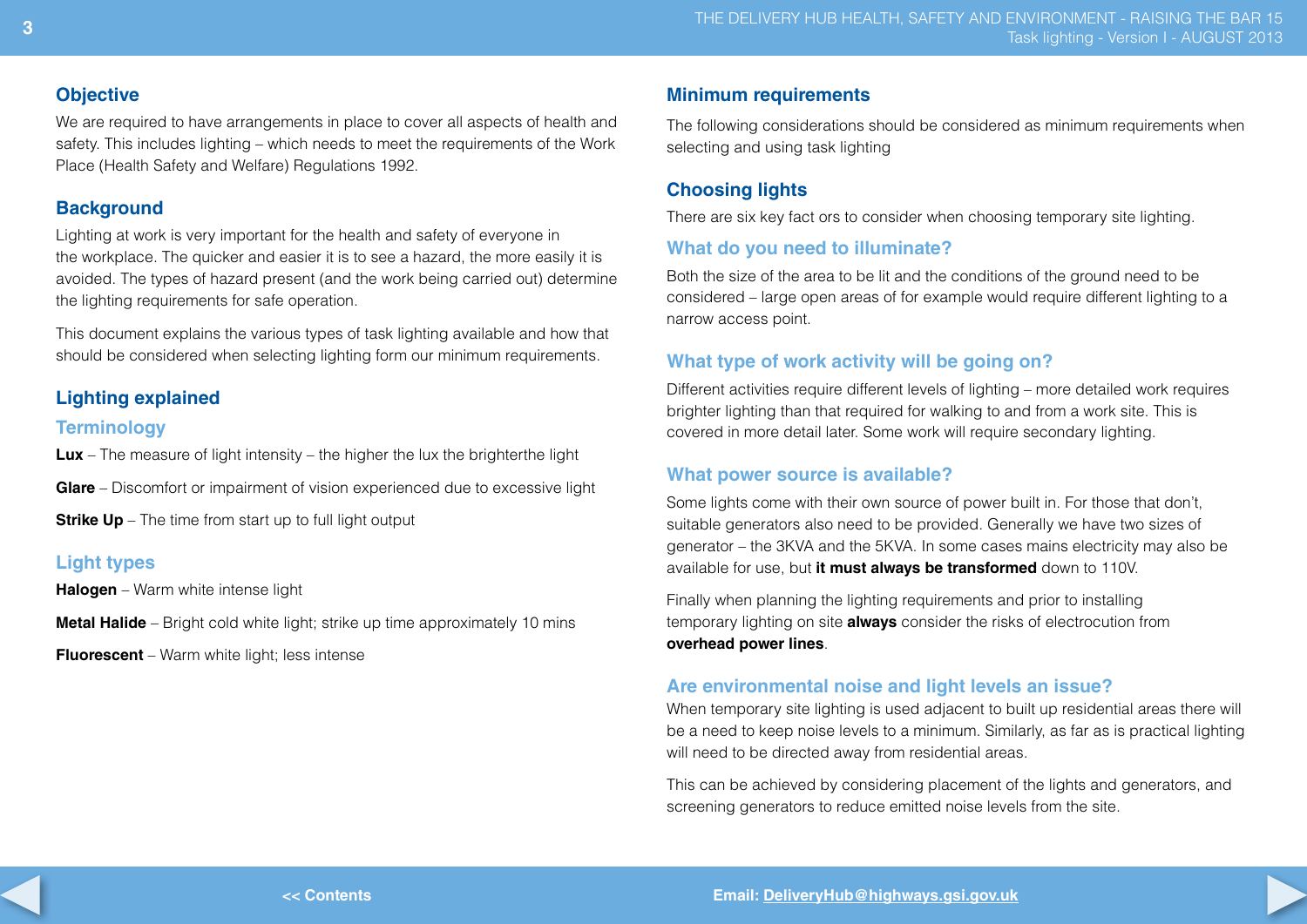#### **Is the area well ventilated?**

Generators should only be used in a well ventilated area, as emissions from these in a confined area could lead to hazardous build up of exhaust fumes – with the associated health risks.

Where the working area does not have adequate ventilation (eg tunnels) the generator should be sited away from the work, and sufficient cable made available and run out safely to power the lights thus avoiding tripping hazards.

#### **Does shadowing and glare need to be considered?**

For working environments where shadowing may create problems it may be beneficial to consider lighting that emits a softer diffused light (fluorescent). Lighting should always be positioned to prevent glare. Consideration should also be given to the extent of engineering trains/machinery, proximity of overhanging trees etc.

Vegetation clearance may be required prior to installation of light systems.

**In all cases carry out a survey of the site and record your findings.**

#### **Guidance on lighting levels**

Required by law.

Good lighting whether natural or artificial, is essential to the health, safety and general comfort of our staff at all places of work.

The quicker and easier it is to see a hazard the higher the likelihood of avoiding it. The types of dangers present at work therefore determines the lighting requirements for safe operation.

Providing the correct level of lighting is particularly important when working at night. Consider the diversity of the tasks that our staff perform in the hours of darkness.

Poor lighting can represent significant risks to our business – not only in the form of time off work as a result of accident and injury, but through reduced staff efficiency and productivity.

The Health and Safety Executive specify the following minimum lighting levels in *HSG 38 Lighting at Work.*

| <b>Activity</b>                                                                                                               | <b>Typical locations /</b><br><b>Type of work</b>                                               | <b>Average</b><br>illuminance<br>(lux) | <b>Minimum</b><br>measured<br>illuminance (lux) |
|-------------------------------------------------------------------------------------------------------------------------------|-------------------------------------------------------------------------------------------------|----------------------------------------|-------------------------------------------------|
| Movement of people<br>machines and vehicles                                                                                   | Car parks, circulation<br>routes and walking<br>routes                                          | 20                                     | 5                                               |
| Movement of people<br>machines and vehicles<br>in hazardous areas;<br>rough work not<br>requiring any<br>perception to detail | Construction site<br>clearance, excavation<br>and soil work, loading<br>and distribution points | 50                                     | 20                                              |
| Work requiring limited<br>perception of detail                                                                                | General factory type<br>work, assembling large<br>components                                    | 100                                    | 50                                              |
| Work requiring<br>perception to detail                                                                                        | Electrical work, fine<br>detail carpentry,<br>surveying etc                                     | 200                                    | 100                                             |
| Work requiring<br>perception of fine<br>detail                                                                                | Viewing site plans, fine<br>detail electrical work                                              | 500                                    | 200                                             |

Table based on Health and Safety Executive guidance Lighting At Work HSG38

The **minimum** lighting levels that are therefore **important** for our work are:

|           | for getting to and from the worksites                           |  |  |  |  |
|-----------|-----------------------------------------------------------------|--|--|--|--|
|           | <b>20-50 lux</b> for general work                               |  |  |  |  |
| $100$ lux | for activity where a degree of perception to detail is required |  |  |  |  |

It should be noted that the requirement for lux values in excess of 50 lux is to avoid visual fatigue; the illuminance values quoted below this figure are adequate for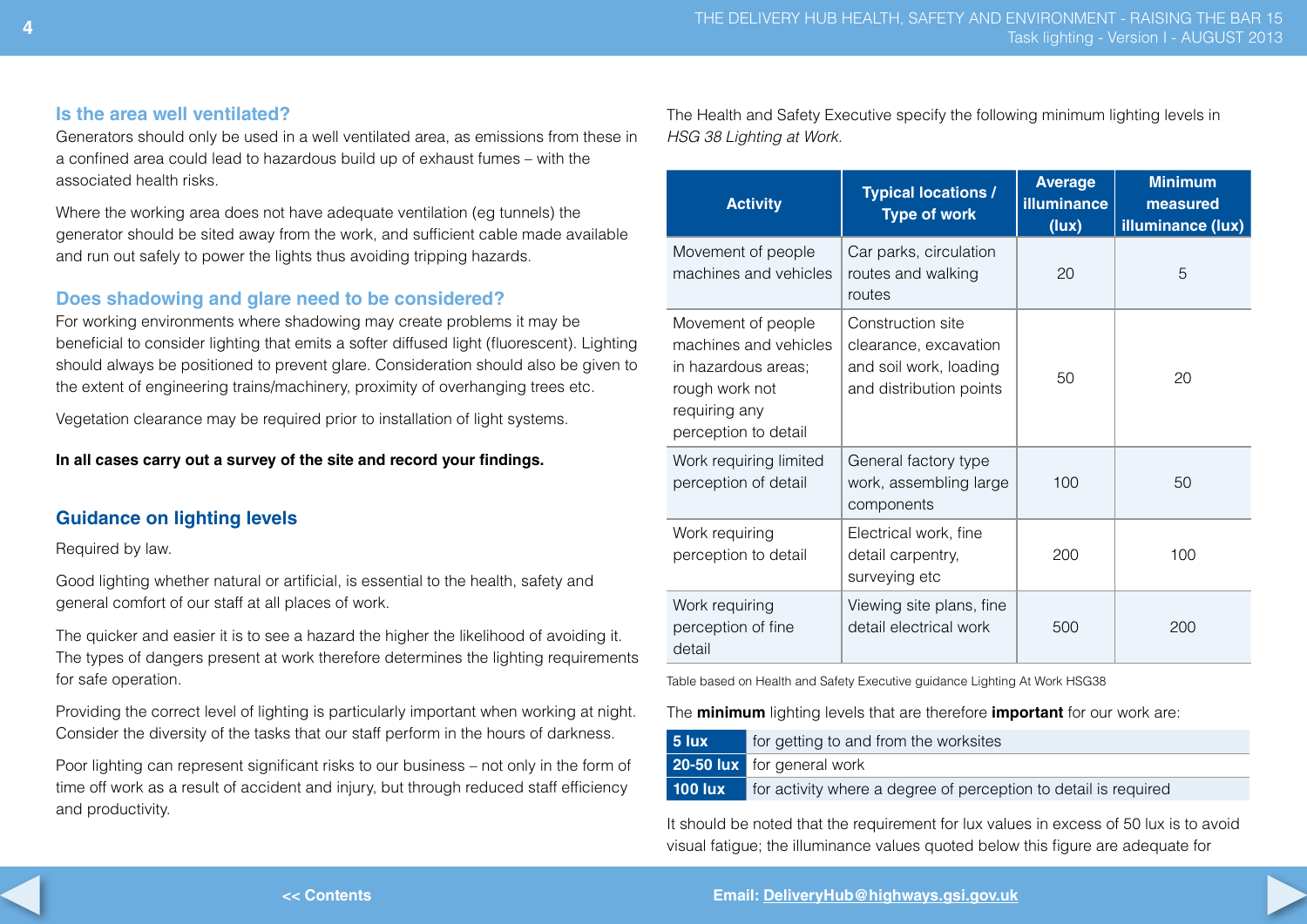THE DELIVERY HUB HEALTH, SAFETY AND ENVIRONMENT - RAISING THE BAR 15 Task lighting - Version I - AUGUST 2013

#### general safety purposes. **Four head metal halide lighting tower**

| <b>Power</b>        | N/A                |  |  |
|---------------------|--------------------|--|--|
| <b>Power source</b> | Integral generator |  |  |
| <b>Mast height</b>  | 9 metres           |  |  |
| Weight              | 1050 kg            |  |  |

This unit provides up to four times the light capability of traditional tungsten bulbs. It is a road towable lighting tower that features four metal halide bulbs to produce bright, white light for a variety of applications.

- Lights can be arranged in various configurations
- Rotating mast head reaches up to 9 metres in height
- Unit is self powered diesel and can run continuously for up to 60 hours
- Quiet running @ 63 dB(A)

This lighting solution is best suited for renewals and larger maintenance sites.



#### **Linkable lighting towers**

| <b>Power</b>        | 1600W                 |
|---------------------|-----------------------|
| <b>Power source</b> | 3 KVA generator (min) |
| <b>Mast height</b>  | 7 metres              |
| Weight              | 226 kg                |

This unit is a linkable tower lighting system that allows up to four units to be connected together and powered by one single point generator or mains connection.

- Link towers are very compact and around twelve units can be transported on a transit type flatbed truck
- Lighting is provided by four metal halide bulbs
- The linkable lighting towers provide a coverage of approximately 5 lux at a 25 metre radius. Obviously the lighting level significantly increases the closer you get to the source with 50 lux being achieved at a 15 metre radius

This lighting solution is best suited for larger renewal sites. Although it is easily transportable by road it is not best suited for short duration work on the infrastructure due to the logistics problems of getting the units to the worksite.

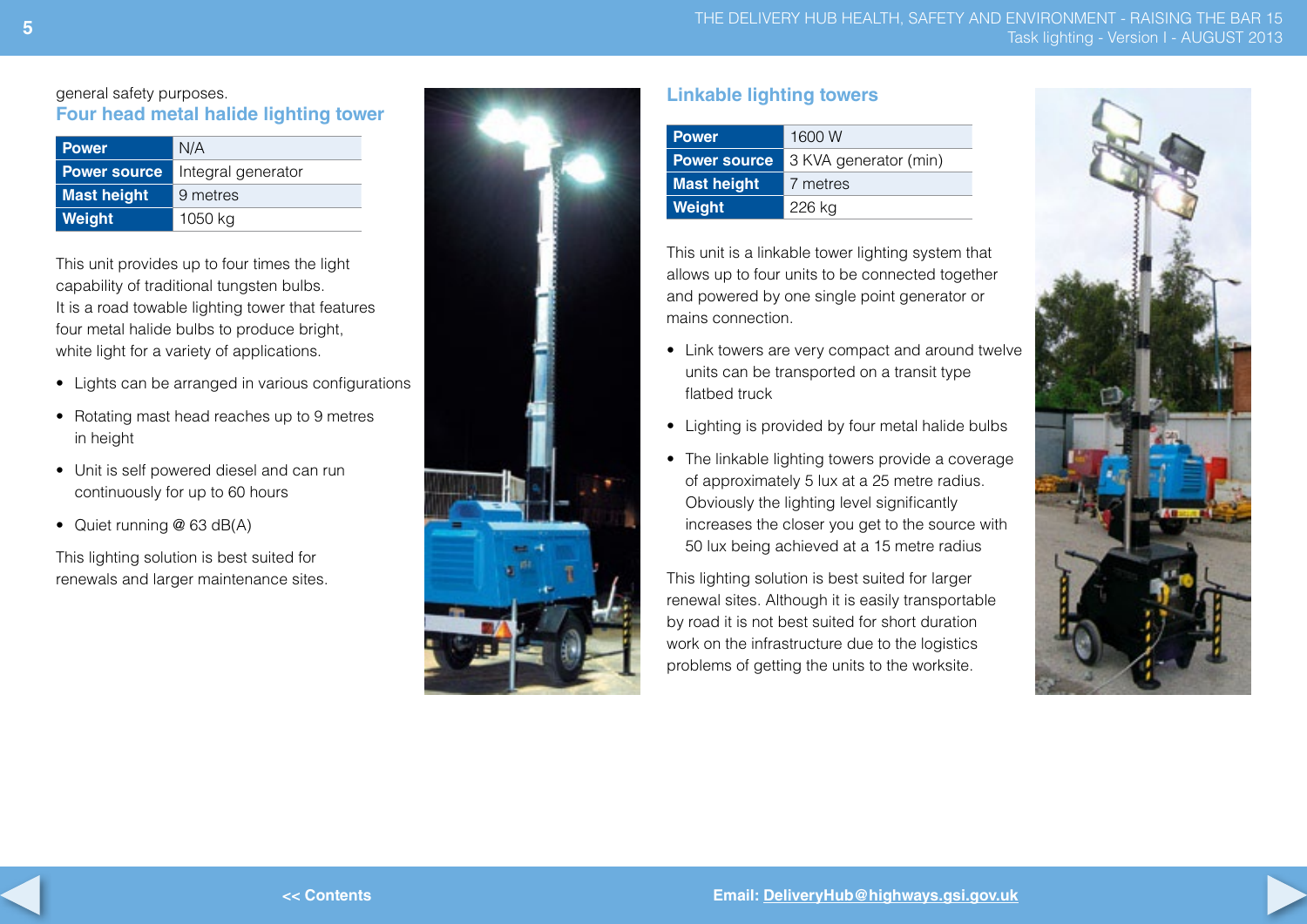#### **Flourescent link lights**

| <b>Power</b>        | 72 W                  |
|---------------------|-----------------------|
| <b>Power source</b> | 3 KVA generator (min) |
| <b>Mast height</b>  | $2 - 2.4$ metres      |
| Weight              | 7 kg                  |

Light output is achieved from 2 x 36 W fluorescent tubes, each unit is mounted on an adjustable mast and supported by ballast baskets. Up to 32 units can be powered by a single 3 KVA generator.

The recommended spacing for these lights is 8 metres.

Using this spacing typical lighting levels achieved at 2 metres from the source along the line of lights is between 20 and 50 lux. At 4 metres from the source the lux level diminishes to between 10 and 15 lux. This should be taken into account when planning to utilise these lights for certain maintenance tasks.

This type of unit is particularly useful when working in tunnels as separate brackets are available to fix the lamps to the tunnel sides and roof therefore maximising space and minimising tripping hazards.

The lights are easy to assemble and link together but adequate time will be required when planning the job for setting up a long run of these units.

They are however a relatively cheap and effective way of lighting a lengthy work site and should

definitely be considered for access lighting where we have large numbers of staff on site for longer duration/multi shift tasks.

This type of lighting is primarily used for illuminating long work sites and access lighting.



#### **Rechargeable K9 superlight**

| <b>Power</b>        | 3x18 W (300 W equiv)         |  |
|---------------------|------------------------------|--|
| <b>Power source</b> | Integral rechargable battery |  |
| <b>Mast height</b>  | up to 0.3 metres             |  |
| Weight              | 15 kg including charger      |  |

The K9 superlite is a professional personal work light which allows the user to direct light at the optimum angle for the task being carried out.

The light source is from multiple triphosphor electronic flood lamps operating from a 12 V power source.



- Can be switched between high and low power to extend duration
- Flexible work position to direct light at optimum angle
- Can be used as a high power flood beam torch
- Telescopic mast
- Duration 5 hours high output, 14 hours low output

The light produces 135 lux at 1 metre and 25 lux at 2 metre directly in front of the source.

This light is not for use as a primary light source other than for personal use when walking. It does however have many secondary uses providing additional illumination for detailed work.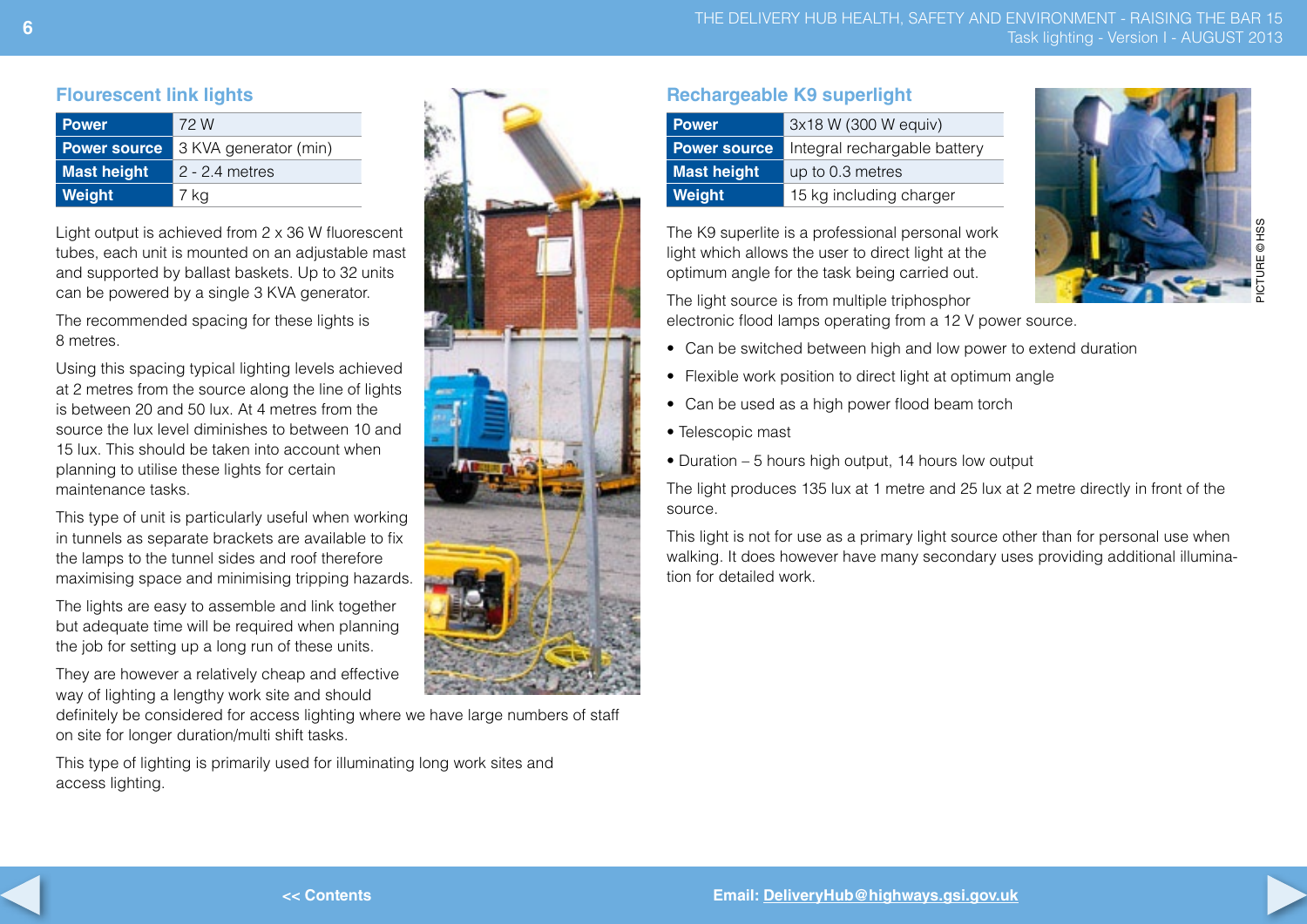#### **Rechargeable lantern**

| <b>Power</b>        | 26 W                         |  |
|---------------------|------------------------------|--|
| <b>Power source</b> | Integral rechargable battery |  |
| <b>Mast height</b>  | N/A                          |  |
| Weight              | 6 kg including charger       |  |

This unit produces 360 degree brilliant white light, the equivalent of a 130 W bulb having a duration of up to 20 hours.

Used as a personal 'tilley' work light suitable for use

in tunnels and all open spaces. The light is also suitable for providing secondary lighting where 'shadow contrast' is a problem.

The lantern is fairly robust and can be used at any angle. It produces an average illuminance of 20 lux at 1 metre from the source.

| ma l |               |
|------|---------------|
| I    | PICTURE © HSS |

**Inflated balloon lighting**

| <b>Power</b>        | 180 - 4000 W                   |  |  |
|---------------------|--------------------------------|--|--|
| <b>Power source</b> | Integral rechargeable battery/ |  |  |
|                     | generator, mains plus          |  |  |
|                     | transformer                    |  |  |
| <b>Mast height</b>  | $3.5 - 5.5$ metres             |  |  |
| Weight              | 8 - 20 kg                      |  |  |

Balloon lighting offers safety benefits through reduced glare and shadow by distributing

brightness of the light source over a larger area than

traditional lighting methods. They are available in a range of sizes and provide a portable, lightweight and compact alternative to traditional lighting. An inflated flame retardant envelope containing a halogen/metal halide lighting system provides Lux levels ranging from 50-400. They have been successfully trialled on a number of Highways Agency maintenance works.



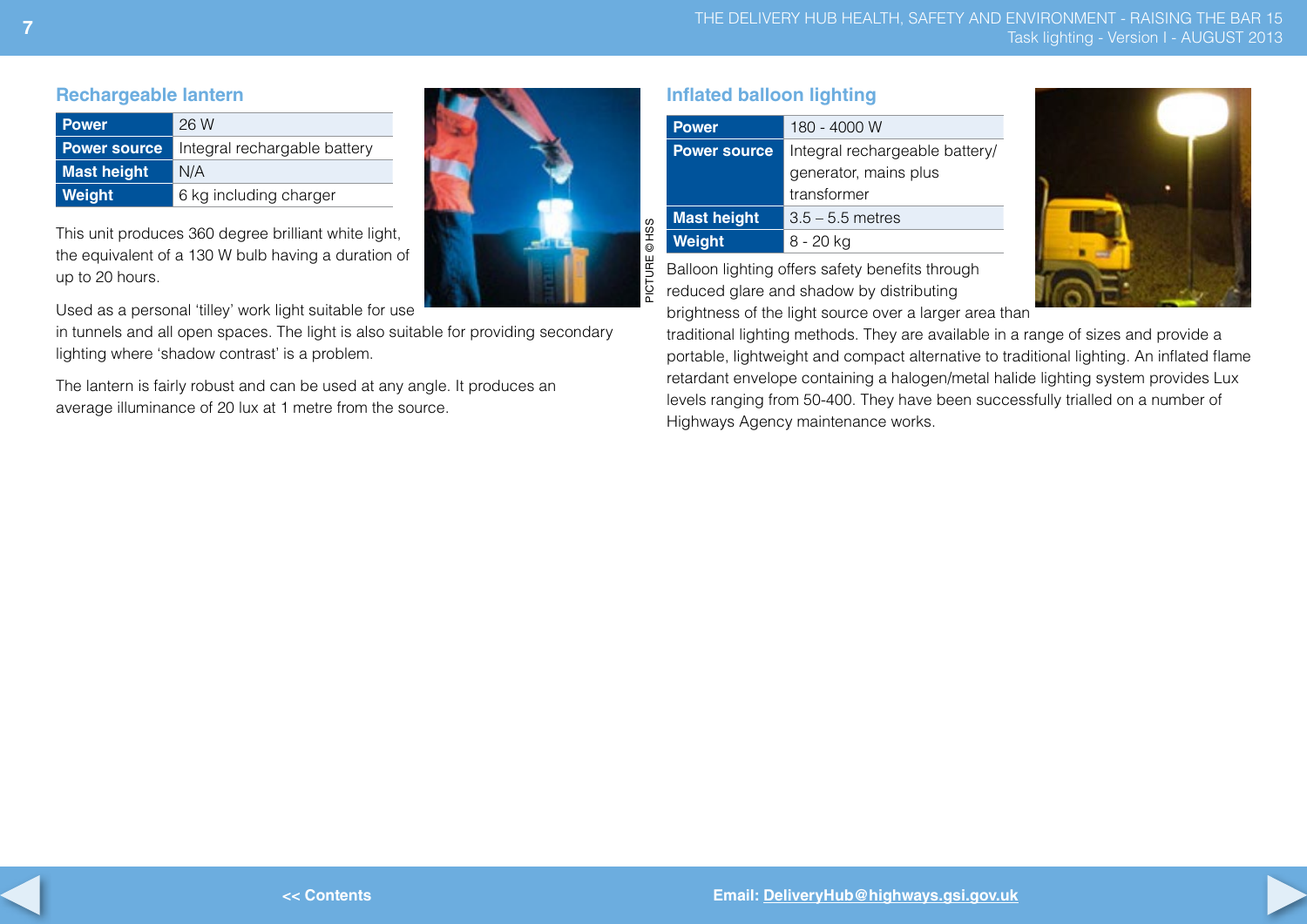### **Lux values at a glance**

|                                          | <b>Power</b><br>(W) | <b>Power source</b>             | <b>Mast</b><br>height<br>(metres) | Weight<br>(kg)         | <b>Description</b>                                                                                  |
|------------------------------------------|---------------------|---------------------------------|-----------------------------------|------------------------|-----------------------------------------------------------------------------------------------------|
| Four head metal halide lighting tower    |                     |                                 |                                   |                        | This road towable lighting tower is suitable to light a variety                                     |
| 50 LUX @ 50 metres                       | N/A                 | Internal generator              | 9                                 | 1050                   | of locations from large multi shift work sites to site                                              |
| 5 LUX @ 100 metres                       |                     |                                 |                                   |                        | compounds and major access points.                                                                  |
| <b>Linkable lighting towers</b>          |                     |                                 |                                   |                        | These lighting towers can be linked together to give large                                          |
| 50 LUX @ 15 metres                       | 1600                | 3 KVA generator (min)           | $\overline{7}$                    | 226                    | light coverage ideal for renewals and extended work sites.                                          |
| 5 LUX @ 25 metres                        |                     |                                 |                                   |                        | Total coverage in excess of 1300 square metres.                                                     |
| Tripod type twin head halogen floodlight |                     |                                 |                                   |                        | Used to light up relatively large areas with very few lights.                                       |
| 50 LUX @ 4 metres                        | 1000/600            | 3 KVA generator (min)           | 1.5 to $2$                        | $\overline{7}$         | Adjustable in height supported by three leg tripod                                                  |
| 5 LUX @ 6 metres                         |                     |                                 |                                   |                        | arrangement for stability.                                                                          |
| <b>Inflated balloon lighting</b>         |                     | Integral rechargable            |                                   | 8 to 20                |                                                                                                     |
| 50 LUX @ 3 metres                        | 180/4000            | battery/generator, mains        | 3.5 to 5.5                        | (excluding             | Portable and self powered. Can be used to light a wide<br>range of access/work areas.               |
| 5 LUX @ 8 metres                         |                     | and transformer                 |                                   | generator)             |                                                                                                     |
| <b>Trackside flourescent link lights</b> |                     |                                 |                                   |                        | Fluorescent lights that can be linked together. Up to 32                                            |
| 50 LUX @ 2 metres                        | 72                  | 3 KVA generator (min)           | 2 to 2.4                          | $\overline{4}$         | units can be supplied from one power source and span up                                             |
| 5 LUX @ 6 metres                         |                     |                                 |                                   |                        | to nearly 200 metres.                                                                               |
| <b>Rechargable K9 superlight</b>         | $3 \times 18$       |                                 |                                   | 15                     |                                                                                                     |
| 136 LUX @ 1 metre                        | (300 W              | Integral rechargable<br>battery | up to 0.3                         | (including<br>charger) | Portable self powered light. Ideal for secondary lighting<br>where attention to detail is required. |
| 25 LUX @ 2 metres                        | equiv)              |                                 |                                   |                        |                                                                                                     |
| <b>Rechargable lantern</b>               |                     | Integral rechargable            |                                   | 6                      | Portable self powered light. Ideal for personal use as a tilley                                     |
| 20 LUX @ 1 metre                         | 26                  | battery                         | N/A                               | (including<br>charger) | light.                                                                                              |



**<< Contents**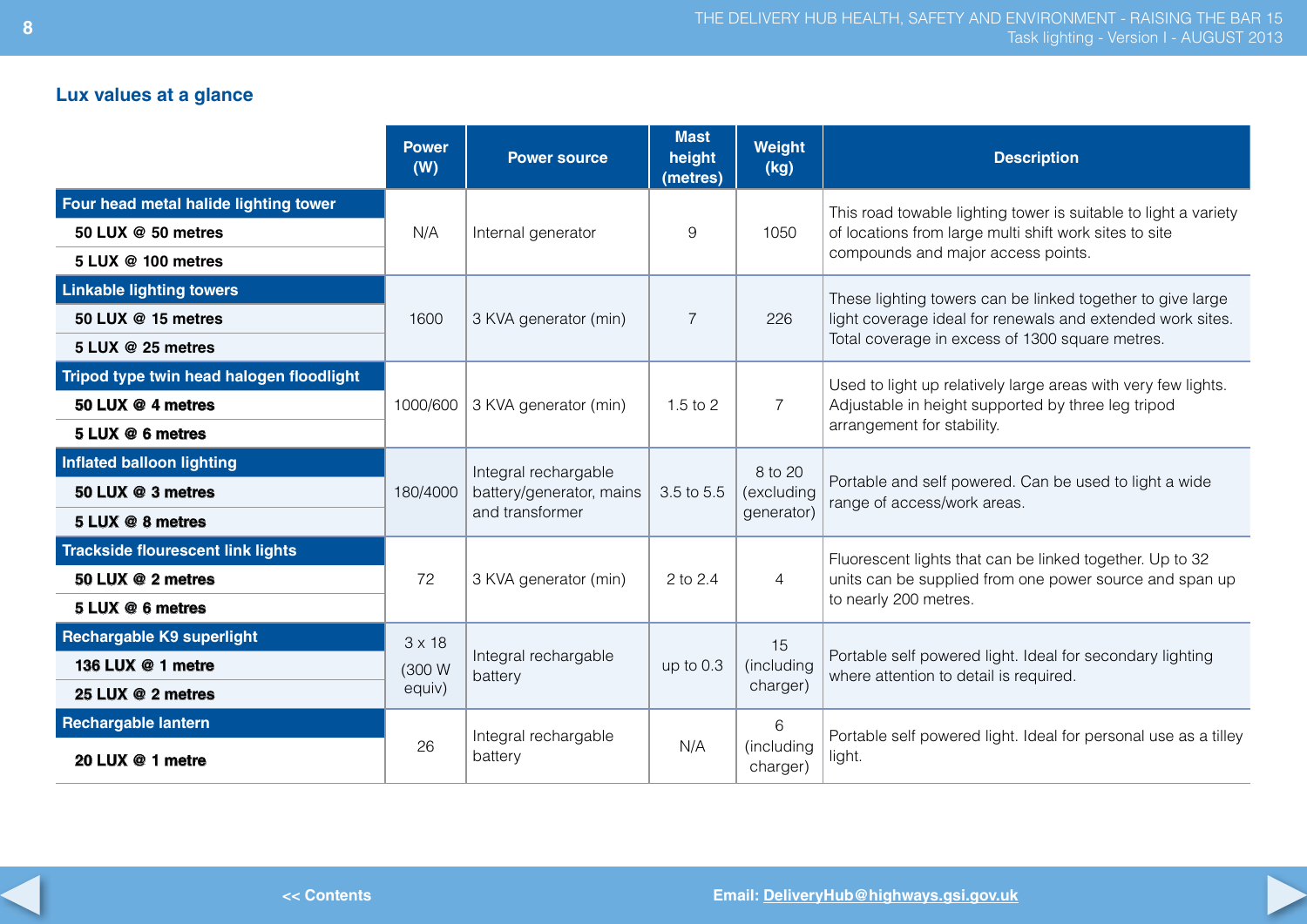#### **Task lighting requirements**

#### **General guidance**

The table below gives some guidance on the minimum level of lighting required, and how this can be achieved using the units we have available. This is by no means definitive, and the person responsible for organising any work must include as part of their risk assessment/method statement consideration for the requirement for temporary lighting to carry out the task safely and efficiently.

| <b>Type of work</b>                                                                  | <b>Types of lighting</b>                                                     |  |
|--------------------------------------------------------------------------------------|------------------------------------------------------------------------------|--|
|                                                                                      | • Hand/head lamps                                                            |  |
| Pedestrian access to/from work site,<br>access along or between sites                | • Fluorescent link lights                                                    |  |
|                                                                                      | • Inflated balloon lighting                                                  |  |
|                                                                                      | • Metal halide lighting towers                                               |  |
| Site access points, loading/distribution<br>areas, and tracking machines on/off site | • Single link tower                                                          |  |
|                                                                                      | • Tripod type twin head halogen                                              |  |
| Localised work using small plant                                                     | • Tripod type twin head halogen                                              |  |
|                                                                                      | • Inflated balloon lighting                                                  |  |
|                                                                                      | • Fluorescent link lights                                                    |  |
| Large worksite multiple task linkable<br>lighting towers                             | • Metal halide lighting towers                                               |  |
|                                                                                      | • Inflated balloon lighting                                                  |  |
|                                                                                      | • General background lighting                                                |  |
| Perception to detail required                                                        | • Supported by secondary lighting eg<br>K9 superlite, various portable lamps |  |

#### **Additional information**

HSG38 – *Health and Safety Executive Guidance, Lighting at Work*  http://www.hse.gov.uk/pubns/books/hsg38.htm